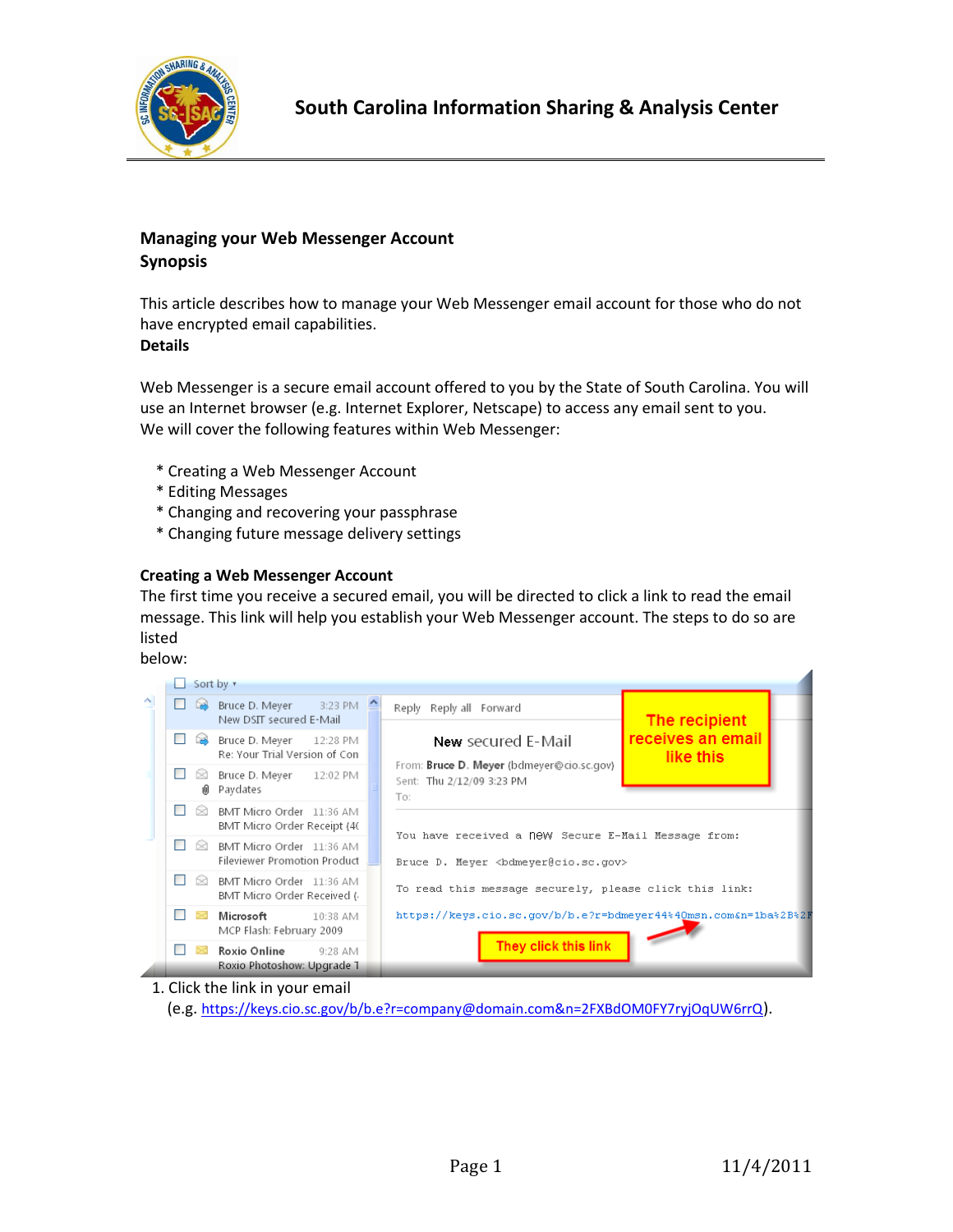

This will open your Web Browser and take you to the passphrase creation screen.

| <b>State of South Carolina</b>                                                                                                                                                                                                                                                                                                                                                                                                                                                                                                                                                                                                                       |          |
|------------------------------------------------------------------------------------------------------------------------------------------------------------------------------------------------------------------------------------------------------------------------------------------------------------------------------------------------------------------------------------------------------------------------------------------------------------------------------------------------------------------------------------------------------------------------------------------------------------------------------------------------------|----------|
| You have received an encrypted message from State of South Carolina                                                                                                                                                                                                                                                                                                                                                                                                                                                                                                                                                                                  |          |
| Please create a passphrase to secure future messages delivered to you.<br>This server requires your passphrase to meet the following requirements:<br>. They must be at least 8 characters long.<br>. It must include an uppercase letter, a lowercase letter, a digit and a punctuation mark.<br>For example, "kittycat" is not a valid passphrase, but "k1ttYc@t" is a valid passphrase.<br>Here are some recommendations for protecting your passphrase:<br>. Use an easy to remember passphrase that you don't need to write down.<br>. Don't use obvious passphrases that can be easily guessed.<br>. Don't make your passphrase a single word. |          |
| . Don't use famous quotations.<br>Passphrase:<br>并<br>Confirm Passphrase:<br>#                                                                                                                                                                                                                                                                                                                                                                                                                                                                                                                                                                       |          |
|                                                                                                                                                                                                                                                                                                                                                                                                                                                                                                                                                                                                                                                      | Continue |

- 2. Enter a new passphrase. Make note of the passphrase recommendations. Following the recommended guidelines for passphrase creation will help protect your information.
- 

3. Confirm the new passphrase, and click Continue.<br>For example, "kittycat" is not a valid passphrase, but "k1ttYc@t" is a valid passphrase.

| Here are some recommendations for protecting your passphrase:                                                                                                                                                           | Use a phrase, not a word. It's                                 |
|-------------------------------------------------------------------------------------------------------------------------------------------------------------------------------------------------------------------------|----------------------------------------------------------------|
| . Use an easy to remember passphrase that you don't need to write down.<br>. Don't use obvious passphrases that can be easily quessed.<br>. Don't make your passphrase a single word.<br>• Don't use famous quotations. | harder to crack.<br>It ra1ns ma1nly in the pla1ns in<br>Spa1n. |
| Passphrase:<br>#                                                                                                                                                                                                        |                                                                |
| Confirm Passphrase:<br>#                                                                                                                                                                                                | and click continue<br>Continue                                 |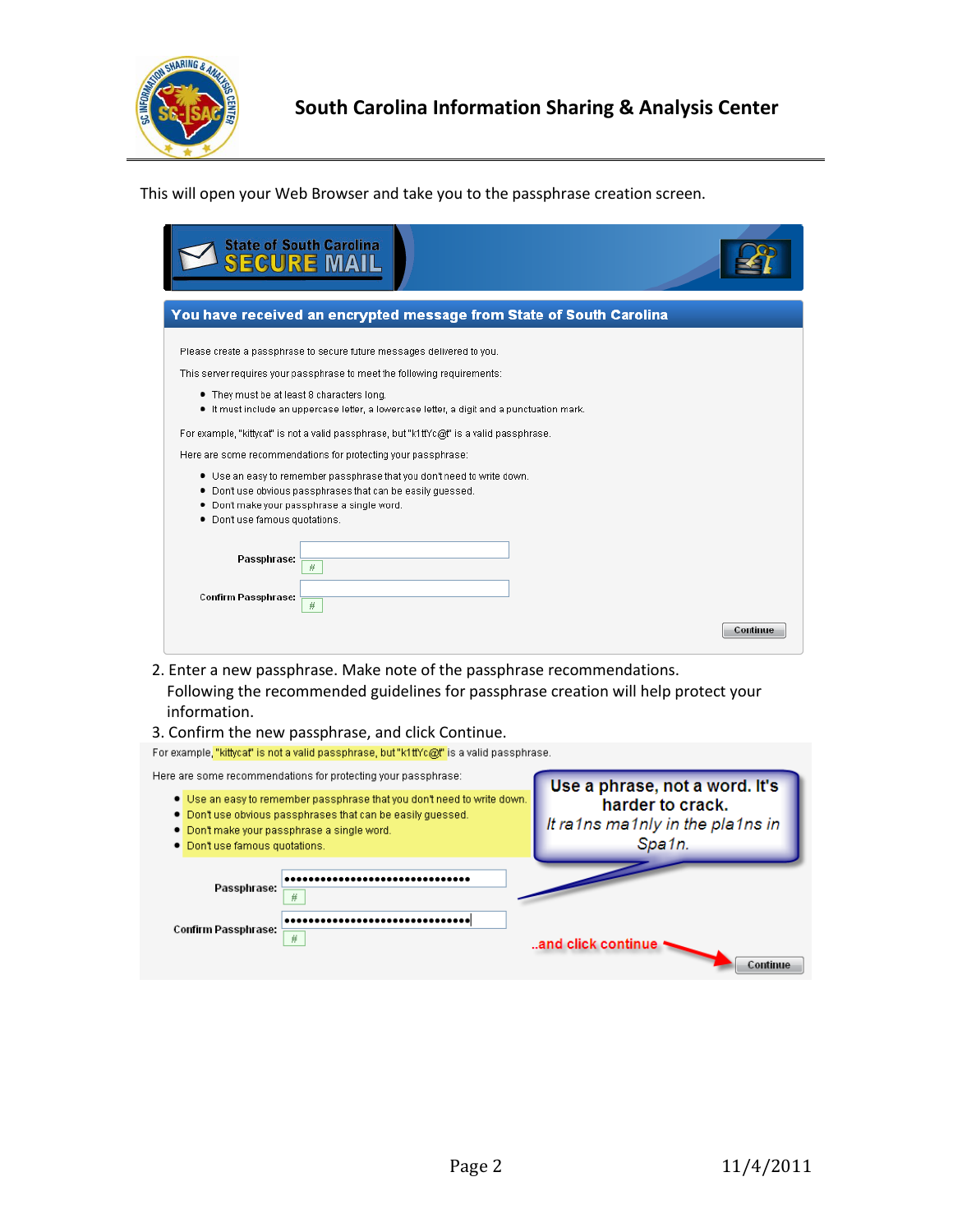

4. Select the Web Messenger delivery option, and click Choose Option. The Inbox will then appear, and email can be read.

| <b>&gt;mpose</b> | Reply To All<br>Reply                                                                                                                                  | O Delete<br>$\oplus$ Print                                           |
|------------------|--------------------------------------------------------------------------------------------------------------------------------------------------------|----------------------------------------------------------------------|
| box<br>ŀnt       | From: "Bruce D. Meyer" <bdmeyer@cio.sc.gov><br/>To: "Bruce D. Meyer" <br/>sdmeyer44@msn.com&gt;<br/>Subject: I am a [secure] test</bdmeyer@cio.sc.gov> |                                                                      |
|                  | Doe's eat oats<br>and<br>Mare's eat oats<br>and<br>Little Lambies eat lw<br>a<br>Goat'll eat by too<br>(wouldn't you?)                                 | You will<br>immediately be<br>presented with the<br>decrypted email. |
|                  | This is a top secret poem. Don't let anyone outside of HR read it.<br>It could cause the largest economic downturn of the past 12 months.<br>Fred      |                                                                      |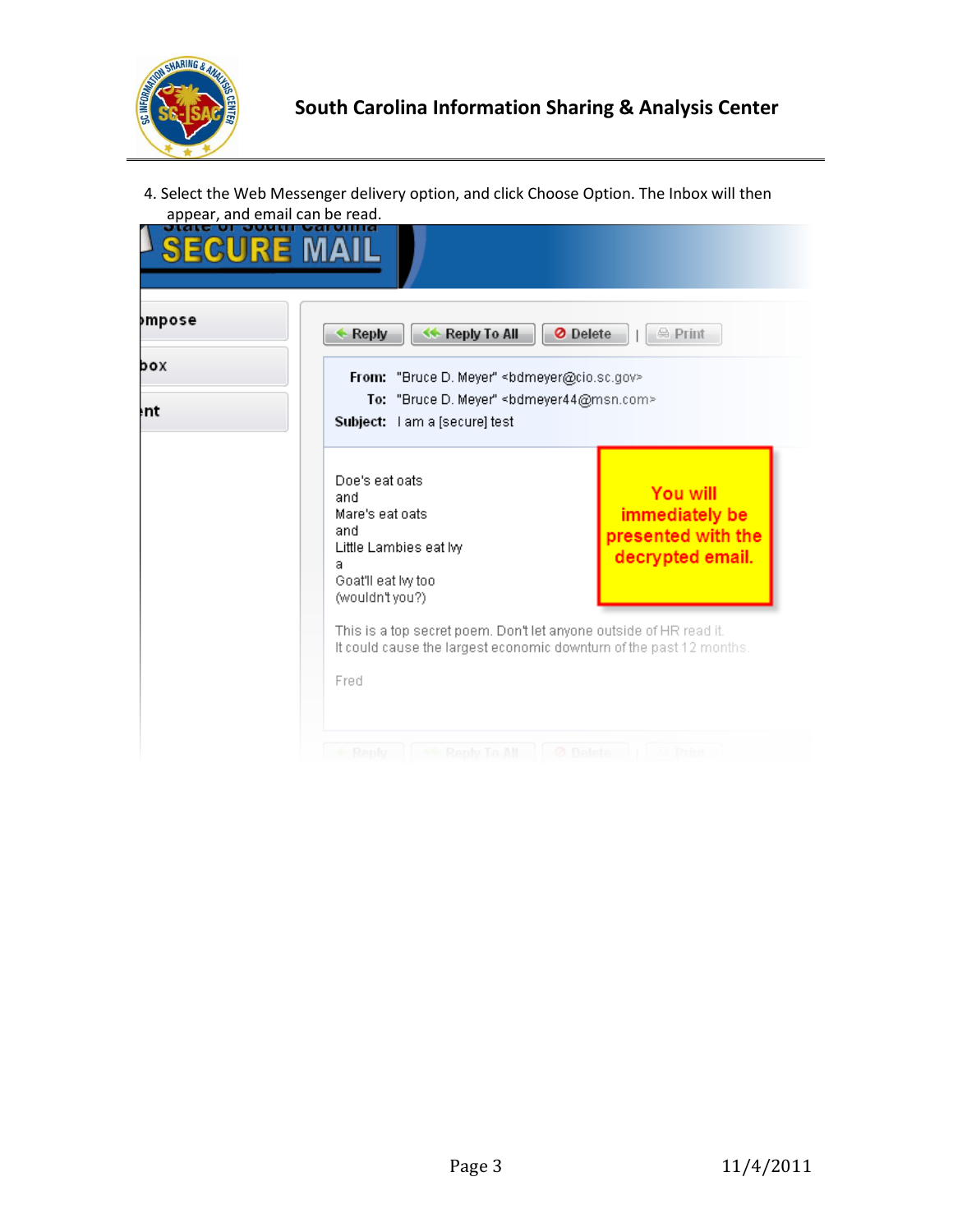

Editing Messages

The options available for editing web messages are:

1. Reply/Reply to all - Click one of these options to send a response to the sender.



- 2. Delete Click this option to remove the message.
- 3. Print Click the Printable View button to access the print button.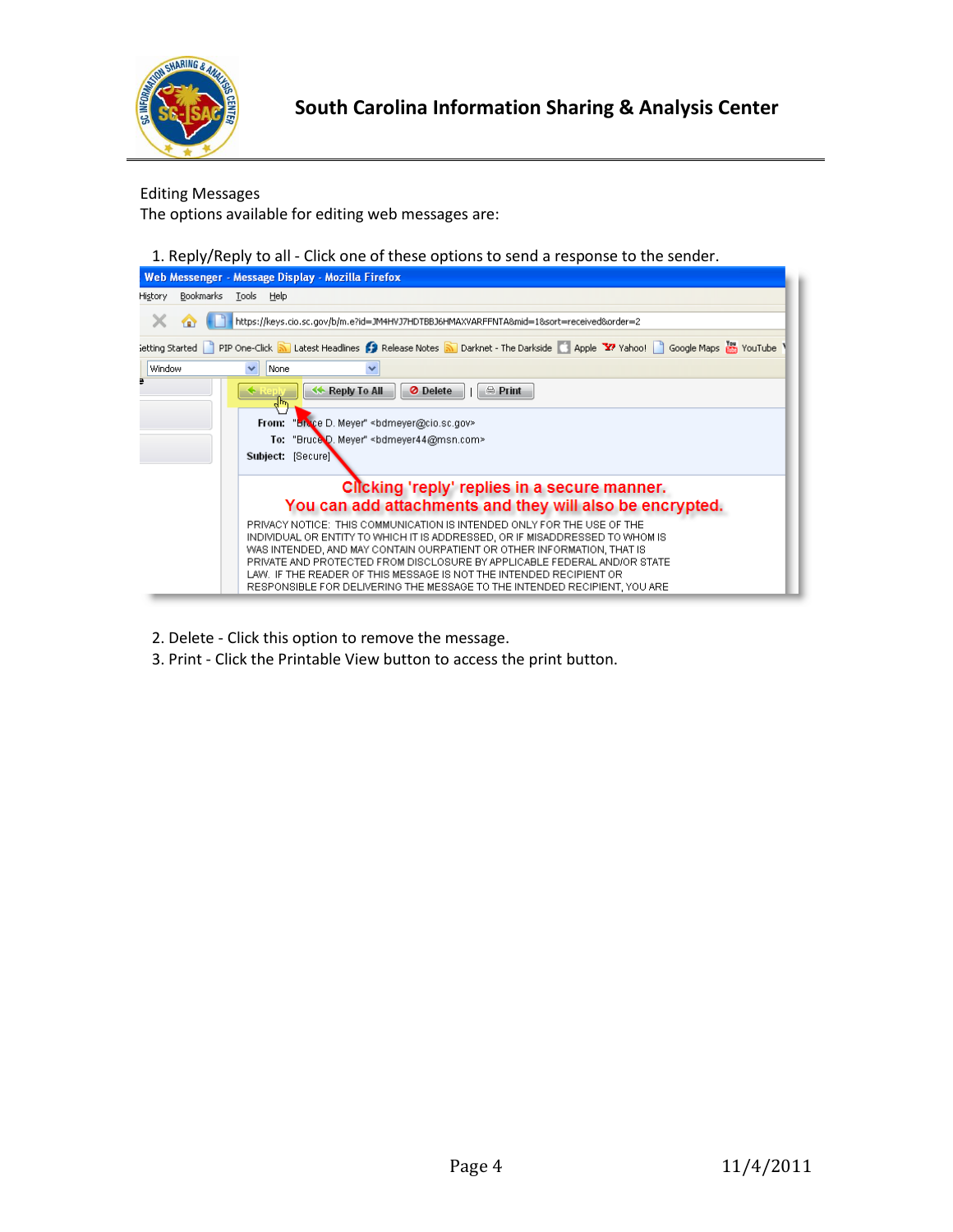

| <b>State of South Carolina</b><br>SECURE MAIL |                                                                                                                                       |
|-----------------------------------------------|---------------------------------------------------------------------------------------------------------------------------------------|
| <b>Compose</b><br>Inbox<br>Sent               | <b>X</b> Cancel<br><i>●</i> Attach<br>$\rightarrow$ Send<br>From: bdmeyer44@msn.com<br>To:<br>Cc:<br>Subject:<br>D)<br>Add attachment |
|                                               | To compose a new message, you will need to go to<br>your inbox, and click 'Compose.'                                                  |

**4. The recipient can initiate a secure communication with you by selecting 'Compose,' even if they aren't replying to an existing email. After a period of inactivity, their account will be automatically deleted to free up licenses.**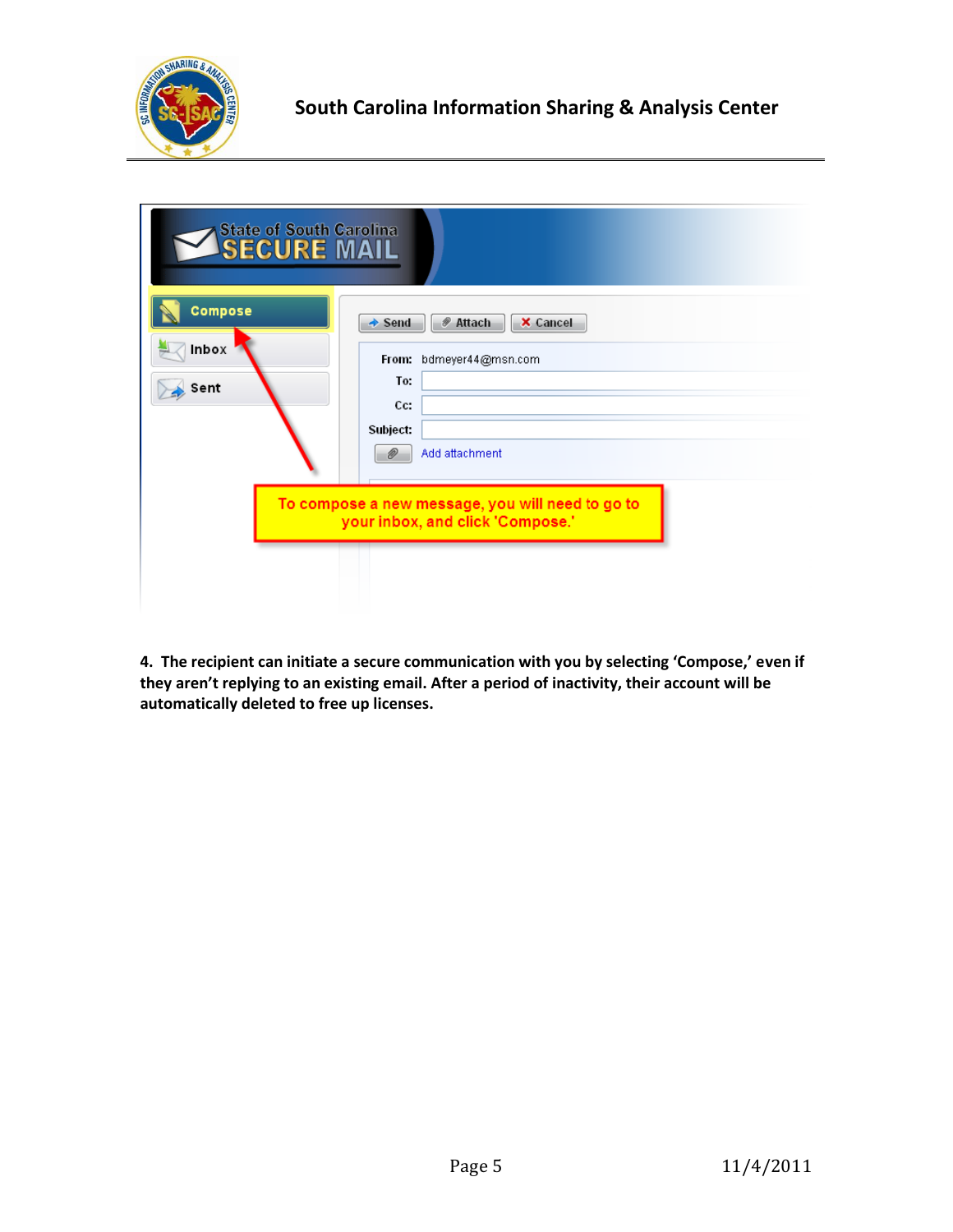

Changing and Recovering Your Passphrase

- 1. Login to your Web Messenger account. This is done by opening your Internet browser and going to the PGP Universal Web Messenger site (e.g. https://keys.cio.sc.gov).
- 2. Enter your email address and passphrase and click Login.

| Welcome to the State of South Carolina Secure<br>Please login to access your secure inbox:<br>E-mail encryption service.<br><b>Email Address:</b><br>This is state of South Carolina government computer system.<br>State computer systems are provided for the processing of<br>Passphrase:<br>Official U.S. Government information only. All data contained<br>#<br>within State computer systems is owned by the South Carolina<br>government, and may be monitored, intercepted, recorded, read,<br>Host my passphrase<br>copied, or captured in any manner and disclosed in any manner,<br>Login<br>by authorized personnel. THERE IS NO RIGHT OF PRIVACY IN THIS<br>SYSTEM. System personnel may disclose any potential evidence<br>of crime found on state computer systems for any reason. USE<br>OF THIS SYSTEM BY ANY USER, AUTHORIZED OR UNAUTHORIZED,<br>CONSTITUTES CONSENT TO THIS MONITORING, INTERCEPTION,<br>RECORDING, READING, COPYING, or CAPTURING and<br><b>DISCLOSURE.</b><br>In order to gain access to your account and messages you must<br>first enter your email and passphrase associated with this account. | <b>State of South Carolina</b><br><b>ECURE MA</b> |  |
|-------------------------------------------------------------------------------------------------------------------------------------------------------------------------------------------------------------------------------------------------------------------------------------------------------------------------------------------------------------------------------------------------------------------------------------------------------------------------------------------------------------------------------------------------------------------------------------------------------------------------------------------------------------------------------------------------------------------------------------------------------------------------------------------------------------------------------------------------------------------------------------------------------------------------------------------------------------------------------------------------------------------------------------------------------------------------------------------------------------------------------------------|---------------------------------------------------|--|
|                                                                                                                                                                                                                                                                                                                                                                                                                                                                                                                                                                                                                                                                                                                                                                                                                                                                                                                                                                                                                                                                                                                                           |                                                   |  |

#### 3. Click Settings.

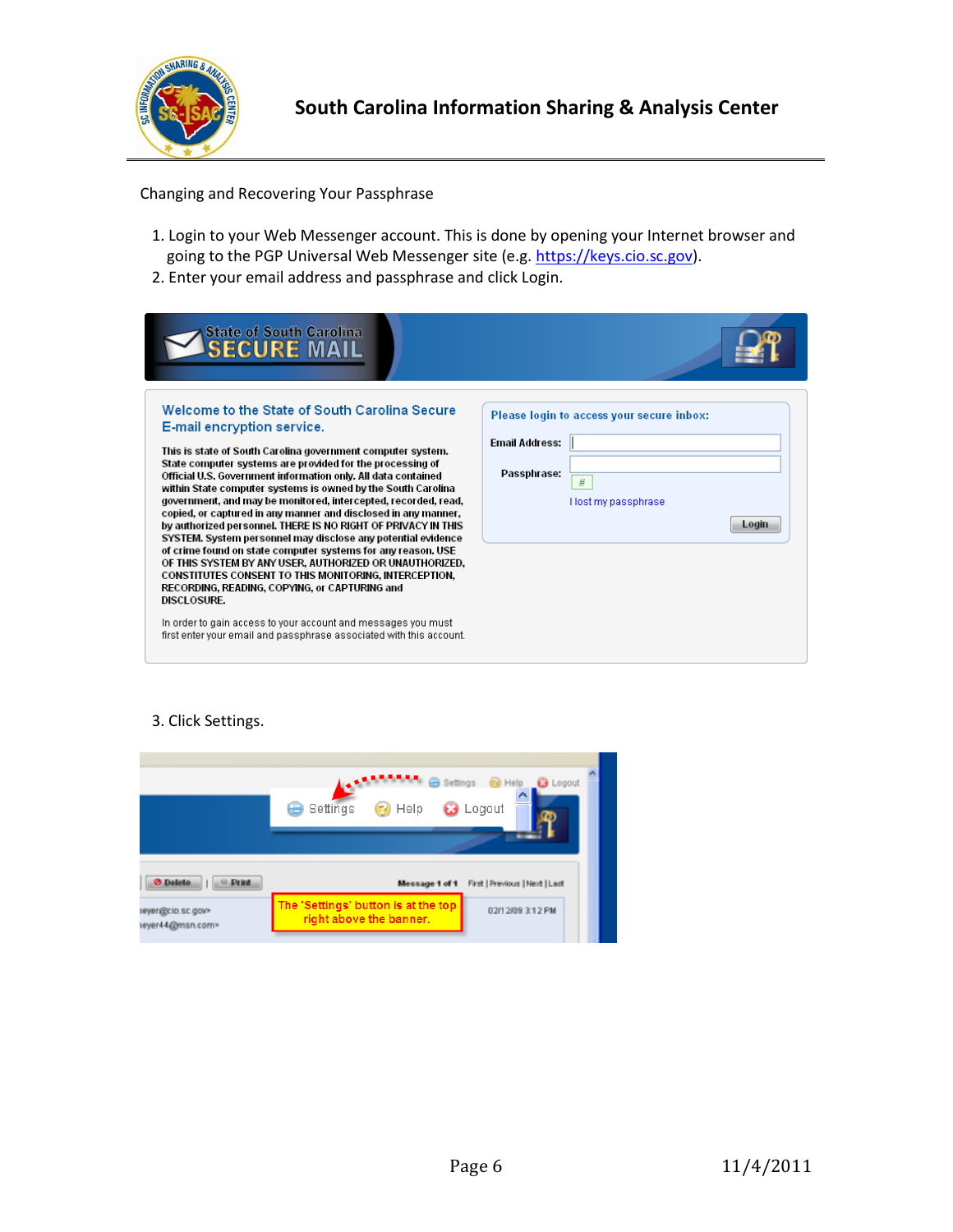

## 4. Click Change Passphrase.

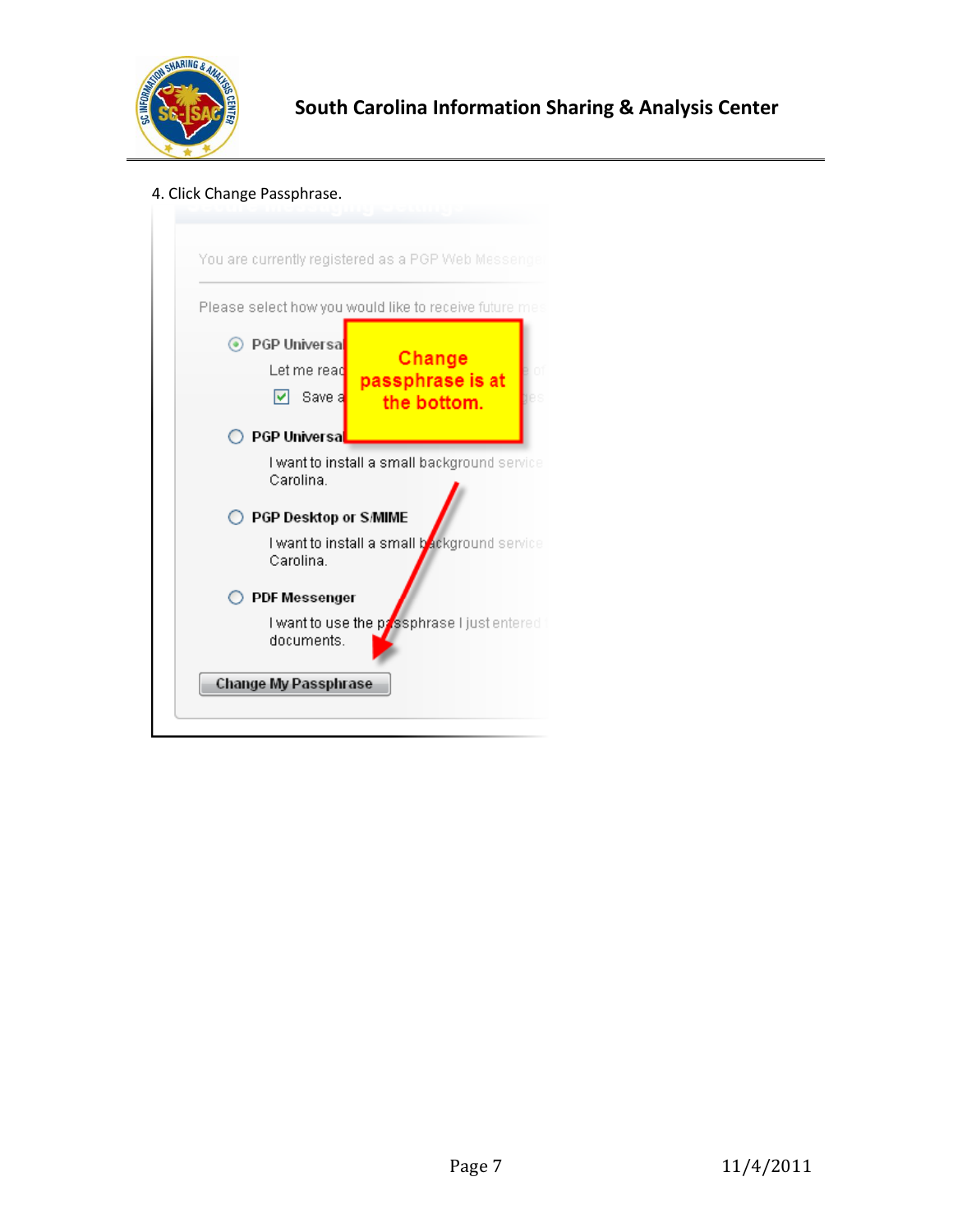

#### 5. Enter in a new passphrase.<br> **Change Passphrase** This server requires your passphrase to meet the following requirements: . They must be at least 8 characters long. · It must include an uppercase letter, a lowercase letter, a digit and a punctuati Enter old passwsord (to For example, "kittycat" is not a valid passphrase, but "k1ttYc@t" is a valid passphrase confirm your the actual Here are some recommendations for protecting your passphrase: user who is changing . Use an easy to remember passphrase that you don't need to write down. the password) . Don't use obvious passphrases that can be easily guessed. . Don't make your passphrase a single word. · Don't use famous quotations. **Current Passphrase:**  $\overline{H}$ Then create your new New Passphrase:  $\#$ password, and click continue. Confirm New Passphrase:  $\overline{\#}$ Go Back Continue

6. Confirm the new passphrase, and click Continue.

7. The passphrase is now changed and you may close the window or return to your Inbox.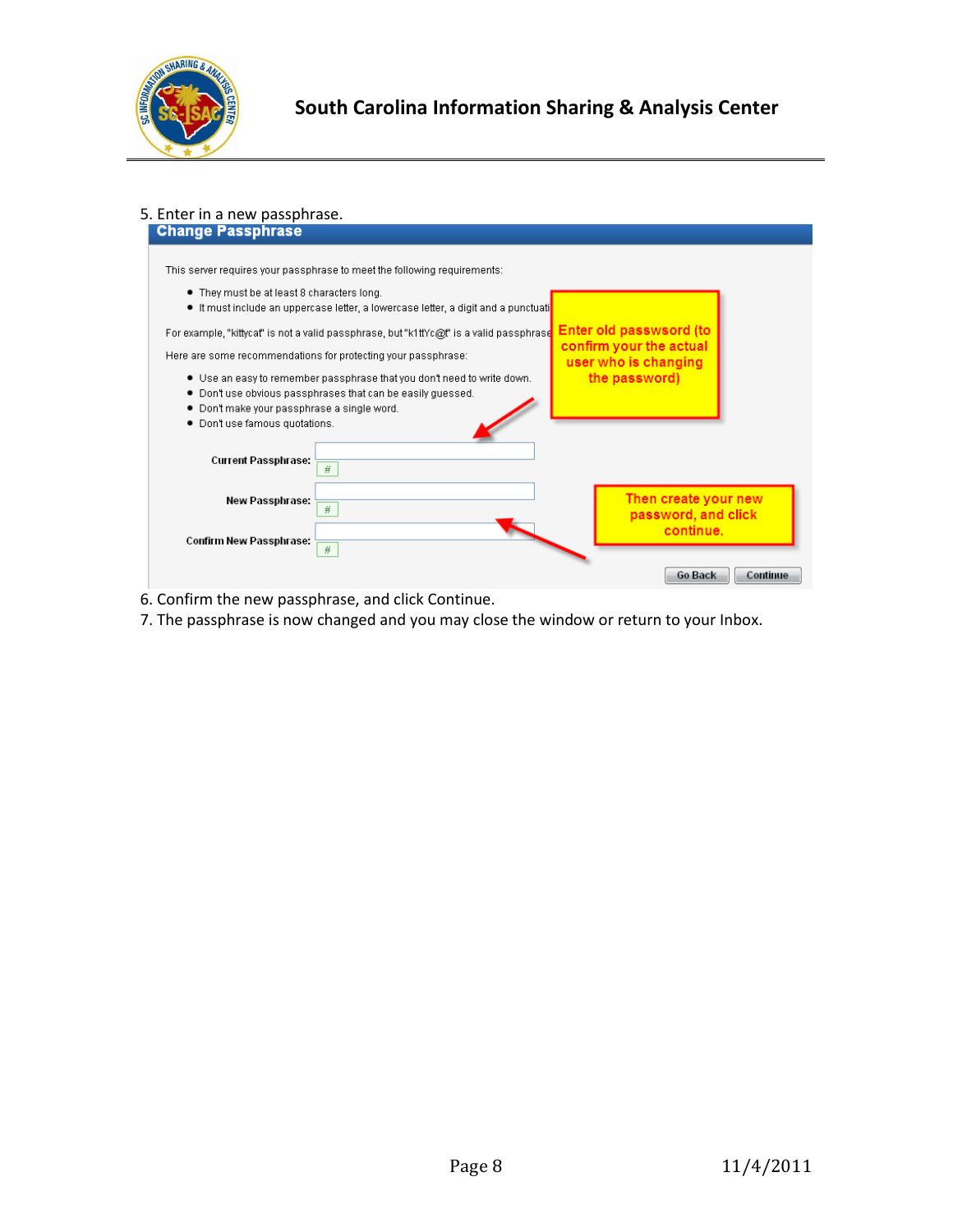

If you have forgotten your passphrase, you may recover it as follows:

- 1. Open the Secure Web Messenger site [https://keys.cio.sc.gov](https://keys.cio.sc.gov/)
- 2. Click the 'I lost my passphrase' link.

| <b>Carolina secure</b><br>and computer system.<br>or the processing of<br>M. All data contained<br>ly the South Carolina<br>copted, recorded, read,<br>disclosed in any manner.<br><b>IN THE OF PRIVACY IN THIS</b><br>se any potential evidence<br>mis for any reason. USE<br><b>ELED OR UNAUTHORIZED.</b><br><b>TORING, INTERCEPTION,</b><br><b>FURING and</b> | Please login to access your secure inbox:<br><b>Email Address:</b><br>Passpluase:<br>$\frac{H}{2}$<br>I lost my passphrase<br>Login<br>Host my passphrase |
|------------------------------------------------------------------------------------------------------------------------------------------------------------------------------------------------------------------------------------------------------------------------------------------------------------------------------------------------------------------|-----------------------------------------------------------------------------------------------------------------------------------------------------------|

3. Enter your email address and click Send.

| SEGUINE MALL                                                                                                                                                           |                                                                               |      |
|------------------------------------------------------------------------------------------------------------------------------------------------------------------------|-------------------------------------------------------------------------------|------|
| <b>Reset Passphrase</b>                                                                                                                                                |                                                                               |      |
| Please enter your email address to receive a link where you can safely reset your passphrase. Your current passphrase will remain active<br>until you enter a new one. |                                                                               |      |
| Email Address: sowvadore@dali.info                                                                                                                                     | Enter the email address you<br>are known to the system as,<br>and click send. | Send |
|                                                                                                                                                                        | @ 1991-2008 PGP Corporation, All Rights Reserved.                             |      |

4. Check your email as a new email was sent automatically with a link to reset the passphrase.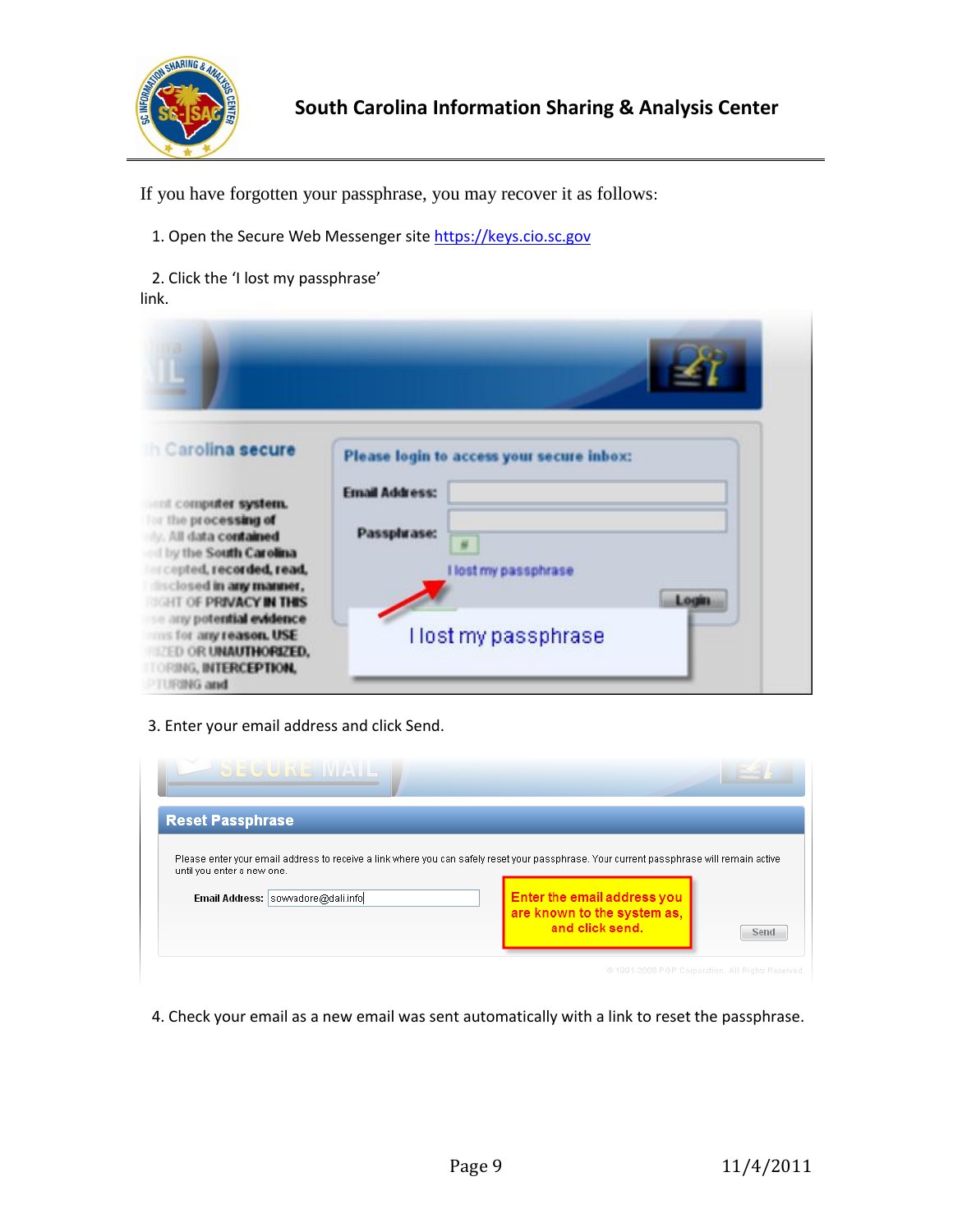

# **South Carolina Information Sharing & Analysis Center**

| 5:03 PM<br>PGP Universal<br>DISTT Secure E-Mail Service P. | Reply Reply all Forward                                         |  |
|------------------------------------------------------------|-----------------------------------------------------------------|--|
| Vicon Publishing<br>456 PM<br>Nothfication                 | DSIT Secure E-Mail Service Password Reset                       |  |
| Filevi<br>Filess                                           | You can reset your passphrase by clicking on the following URL: |  |
| Filev<br>Filiauticumum                                     | https://keys.cio.sc.gov/b/rp.e?rid=APVU5VRRMFSHDOIE2BKJRCEQEI   |  |
| <b>Matt Lemis</b><br>3.59 PM                               | You can reset your passphrase by clicking on the following URL: |  |
| RE: Your Trial Version of Con<br>_______                   | https://keys.cio.sc.gov/b/rp.e?rid=APVUSVBBMFSHDOIE2BEJPCEQEI   |  |

- 5. Click the link provided in the email.
- 6. Enter a new passphrase.

| <b>Create Your Passphrase</b>                                                                                                                                                                                                                                                                                                                                                                                                                               |                                                                                           |          |
|-------------------------------------------------------------------------------------------------------------------------------------------------------------------------------------------------------------------------------------------------------------------------------------------------------------------------------------------------------------------------------------------------------------------------------------------------------------|-------------------------------------------------------------------------------------------|----------|
| Your passphrase has been reset. Please enter a new passphrase.<br>This server requires your passphrase to meet the following requirements:<br>. They must be at least 8 characters long.<br>$\bullet$ It must include an uppercase letter, a lowercase letter, a digit and a punctuation mark.<br>For example, "kittycat" is not a valid passphrase, but "k1ttYc@t" is a valid passphrase.<br>Here are some recommendations for protecting your passphrase: |                                                                                           |          |
| $\bullet$ Use an easy to remember passphrase that you don't need to write down.<br>. Don't use obvious passphrases that can be easily guessed.<br>. Don't make your passphrase a single word.<br>. Don't use famous quotations.<br>Passphrase:<br>$\#$                                                                                                                                                                                                      | We see the 'create'<br>password' screen<br>again. The procedure is<br>the same as before. |          |
| Confirm Passphrase:<br>$\#$                                                                                                                                                                                                                                                                                                                                                                                                                                 |                                                                                           | Continue |

7. Confirm the new passphrase, and click Continue.